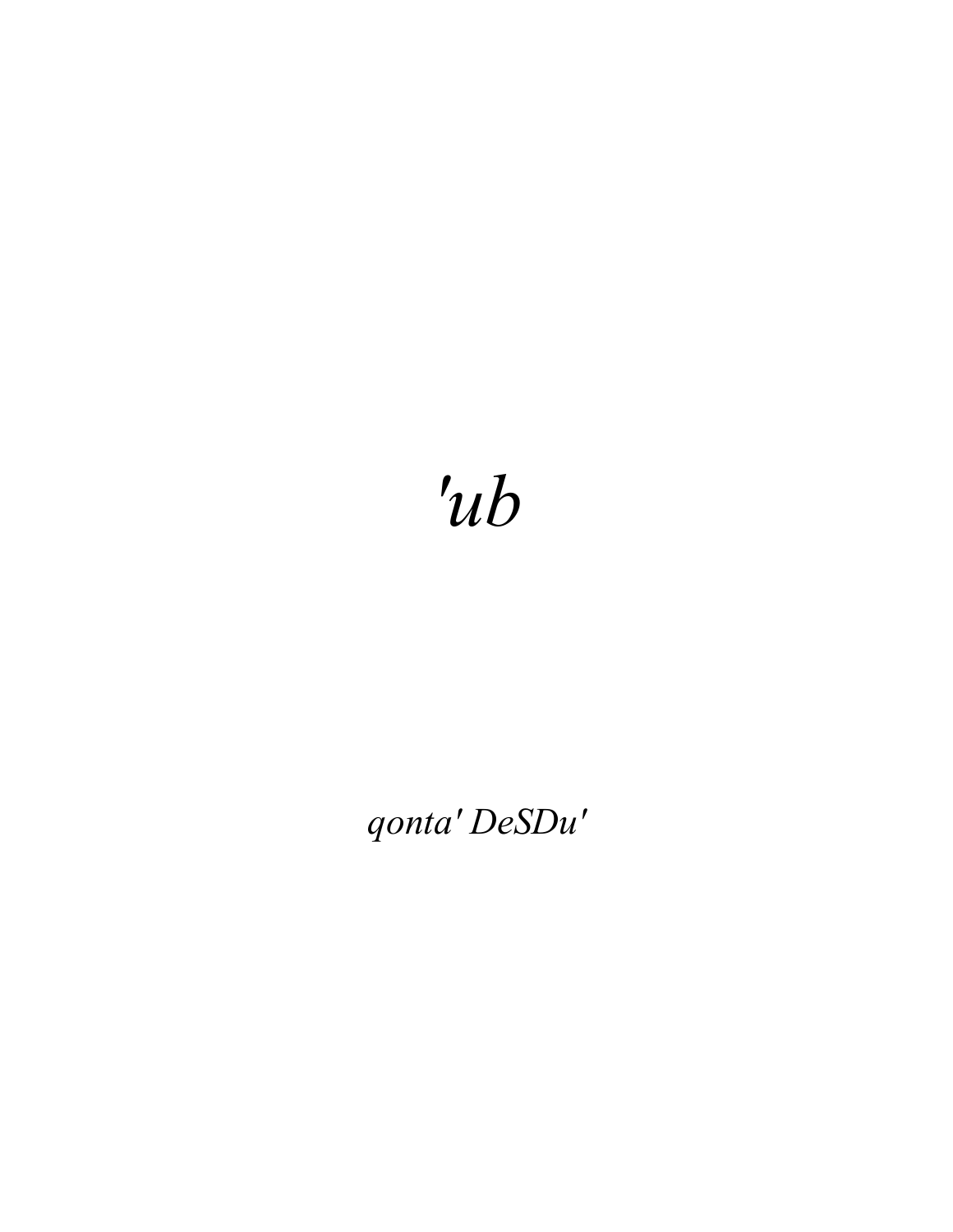wab HevwI' vIlIS. DaH rISHa'choH chaDvay' 'ej De' chu' muchwI' ghogh vIQoychoHchu'. pun 'ej Sagh 'ej 'IQlaH'. qa'wIj qolqoS chIw.

«'ej De' woqta' 'amerIqa' SepjIjQa' logh tum. tera' ghoStaH chunDab. nuyorgh veng juch 'ej tera'Daq Hoch yInwI'pu' HoHbej. jaj Qav 'oH jajvam'e'. Qunra'vaD pejatlh. bangra' tIrI'. qaytu'lI' tIrI'. tugh nItebHa' Hegh wIDIgh. rIn.»

rIn jabbI'ID.

qa' pagh rurbogh wabHom Ham.

wab HevwI'wI' vIchu'Ha' 'ej puH DujwIj tlhop vIqel. taw'a'Daq jISat. jIH tlhopDaq Hutvagh tu'lu'. «va» jIjatlh'egh.

qatlh DaHjaj jIvumpu'? qatlh povam pInwI' vIrI'be' 'ej jIvumQo'? qatlh ghaHvaD jIneppu'be'? tera' rop bIr vISuqpu' vIja'laHba'pu'.

ngugh jI'IQqu'choH. QIpwI'na' jIH. 'ej not pInwI' vI'omqang. reH jIpab qaStaHvIS yInwIj Hoch. not jIbIv. not jI'om—reH jIpab. nIv'a' yInwIj jIlobqangqu'mo'? chal vIqel. 'op rep pIq 'engmeyvetlh vegh chunDab 'ej Hoch vISovbogh Qaw'. puH DujwIj vIbuSchoH. Tesla chu' 'oH. wa'wen Hu' puS je vIje'ta'. qaStaHvIS loS DIS Huch vIvI', tagha' vIje'laHpa'. nap 'oH; lo'mey Hoy Hutlh 'ach puH DujwIj'e' 'oH jay'. tugh Qaw'lu' je.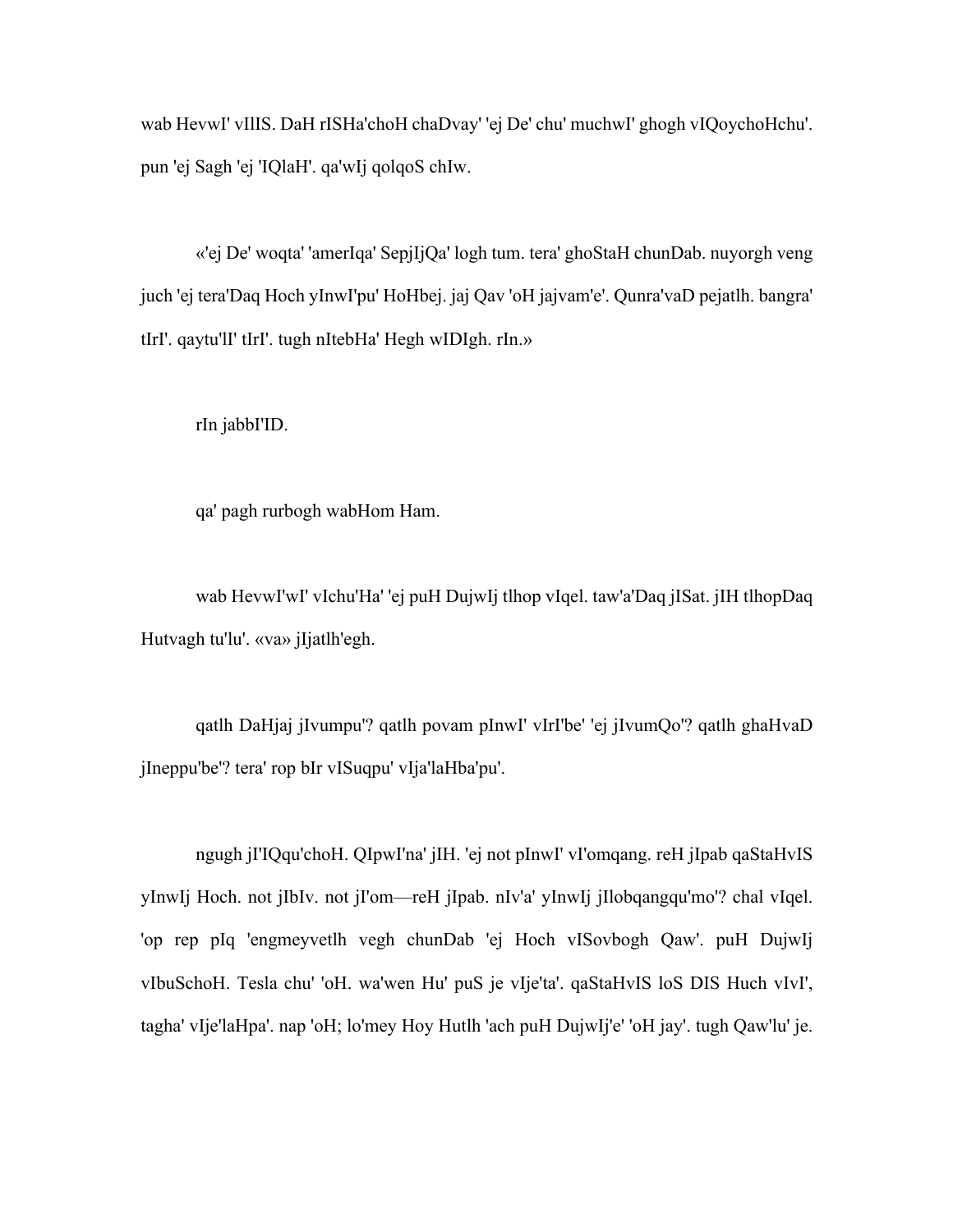wejSaghan nem tu''a' latlh mut roSqa'tej? mutmaj Deq HaDmeH lo''a'? 'ej nuq jatlh mut veb? maval 'e' Har'a'? machul 'e' Har'a'? qoH'a' maH 'e' Har'a'?

puH Dujmeychaj yongHa' latlhpu' DaH 'e' vIleghchoH. puH DujwIj tlhIn vIyongHa' 'e' vIwuq 'ej taw'a'Daq jIqetchoH. tlhoS mupummoH latlh Haw'wI'pu'. maH DungDaq novpu' lutu'lu'chugh, nuq luQub? qorvIt DIrur ghaytan 'e' luHar. latlhpu' vIyuv 'ej jIH'e' muyuv chaH. jImoD 'e' vInID. SIbI' juHwIj vIcheghnISba'. Do'Ha' tlhoy HoS latlhpu'. jItang. jIpum.

*Qo'* jIQub. *juHwIj vIcheghnIS! 'IpnalwI' ... puqwI' ...* ngugh tlhoS qabDu'chaj vIleghlaH. chorwIjDaq jIQottaHvIS nachwIj vIpep 'e' vInID. jIH tlhop SIch ghopDu'wIj. nuq? jIH tlhopDaq chaHtaH 'e' vIHar'a'? jI'ergh'a'? ghIq nachwIj gho' vay 'ej jIvulchoH. qIjchoH Hoch.

jIvemDI', chImchu' taw'a'. ratlh puH Duj lulonlu'pu'bogh, vulpu'wI'pu' je. jItach. chalDaq jIQeq'egh. qaStaHvIS poH 'ar jIvultaH? jISovbe' 'ach ... Doq 'ej Hurgh chal 'e' vIleghDI', ghaytan qaStaHvIS 'op rep jIlvultaH 'e' vItlhoj. jIghughugh. 'ej yIQ qevpobDu'wIj 'e' vItlhoj. jISaQ. jIjach. «yInwIj vInatlh! vIlo'Ha'pu' jay'! 'ej jIQIvmo', vabDot qaStaHvIS tera' tupmey Qav qorDu'wIj vIleghqa'ta'be'!»

ngugh jI'ubchu'. jISuvpu' 'ach yapbe' nIDpu'ghachwIj. vIvonlu'. vIjeylu'. Qom yav. jIjel. pay' mughIj pagh. jIyoHchoH. jItu. jI'enchoH.